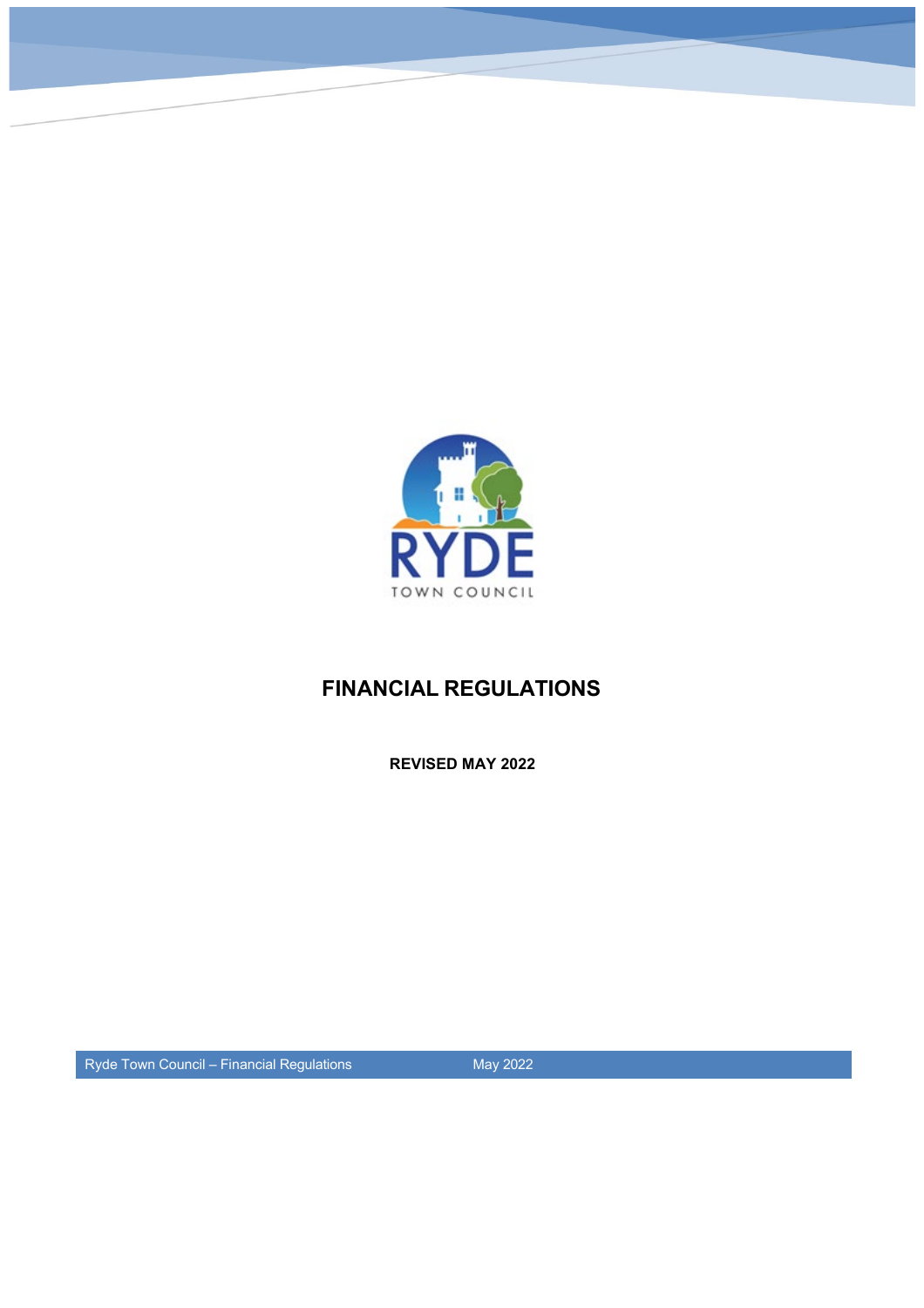## **INDEX**

| 1.  | General                                                   | Page 1  |
|-----|-----------------------------------------------------------|---------|
| 2.  | <b>Annual Budget</b>                                      | Page 1  |
| 3.  | <b>Budgetary Control</b>                                  | Page 1  |
| 4.  | <b>Accounting and Audit</b>                               | Page 2  |
| 5.  | <b>Banking Arrangements and Cheques</b>                   | Page 3  |
| 6.  | <b>Payment of Accounts</b>                                | Page 3  |
| 7.  | <b>Payment of Salaries</b>                                | Page 4  |
| 8.  | <b>Loans and Investments</b>                              | Page 4  |
| 9.  | <b>Income</b>                                             | Page 4  |
| 10. | <b>Contracts and Orders for Goods, Works and Services</b> | Page 5  |
| 11. | <b>Payments under Contracts Ordered Under Section 10</b>  | Page 5  |
| 12. | <b>Assets, Properties and Estates</b>                     | Page 6  |
| 13. | <b>Insurance</b>                                          | Page 6  |
| 14. | <b>Risk management</b>                                    | Page 7  |
| 15. | <b>Local Government Transparency Code 2015</b>            | Page 7  |
| 16. | <b>Procurement</b>                                        | Page 9  |
| 17. | <b>Grants</b>                                             | Page 10 |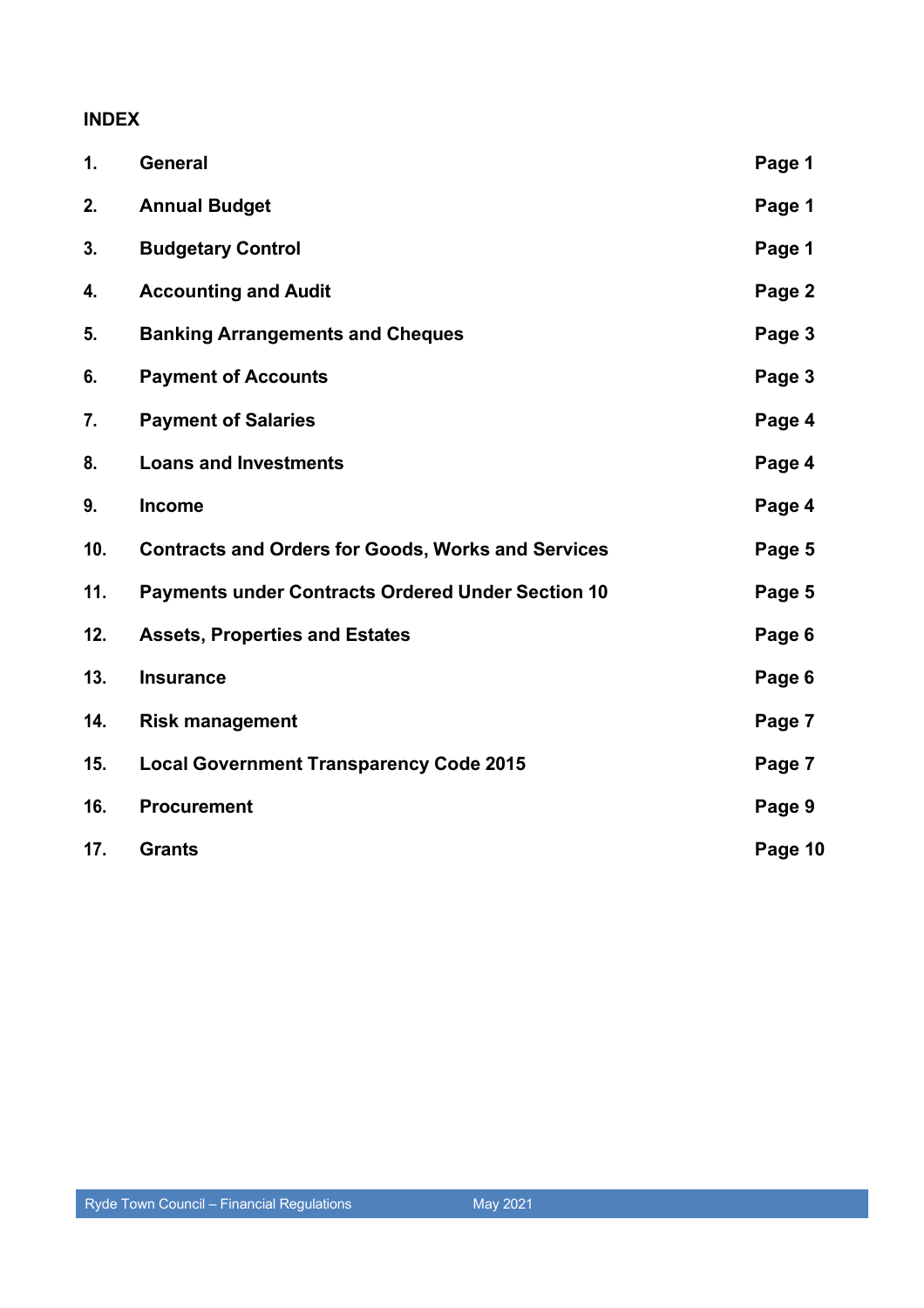### **RYDE TOWN COUNCIL**

#### **FINANCIAL REGULATIONS**

These Financial Regulations were adopted by the Council at its Meeting held on 12 May 2008, and amended on 11 January 2010, 12 May 2014, 7 September 2015, 1 February 2016, 15 May 2017, 13 May 2019, 2 September 2020 and 17 May 2021.

#### **1. GENERAL**

- 1.1 These financial regulations govern the conduct of financial management by the Council and may only be amended or varied by resolution of the Council.
- 1.2 The Responsible Financial Officer (RFO) shall be appointed by the council. The RFO, acting under the policy direction of the Council, shall administer the Council's financial affairs in accordance with proper practices.
- 1.3 The RFO shall produce financial management information as required by the council.
- 1.4 Prior to approving the annual return the council shall conduct a review of the effectiveness of its system of internal control which shall be in accordance with proper practices. The review will take place on a annual basis
- 1.5 The council shall review these financial regulations annually. The Responsible Financial Officer shall make arrangements to monitor changes in legislation or proper practices and shall advise the council of any requirement for a consequential amendment to these financial regulations.
- 1.6 The Council may delegate some of its powers and responsibilities under these Regulations to its Committees.

#### **2. ANNUAL BUDGET**

- 2.1 The RFO shall prepare an annual budget not later than the end of January to be considered by the council. This shall include where possible detailed estimates of all receipts and payments including the use of reserves and all sources of funding for the year.
- 2.2 The Council shall review the budget not later than the end of January each year and shall fix the Precept to be levied for the ensuing financial year at its February or March meetings. The RFO shall issue the precept to the billing authority and shall supply each member with a copy of the approved budget.
- 2.3 The annual budget shall form the basis of financial control for the ensuing year.

## **3 BUDGETARY CONTROL**

- 3.1 Expenditure on revenue items may be incurred up to the amounts included in the approved budget.
- 3.2 No expenditure may be incurred that will exceed the amount provided in the revenue budget for that class of expenditure. During the budget year and with the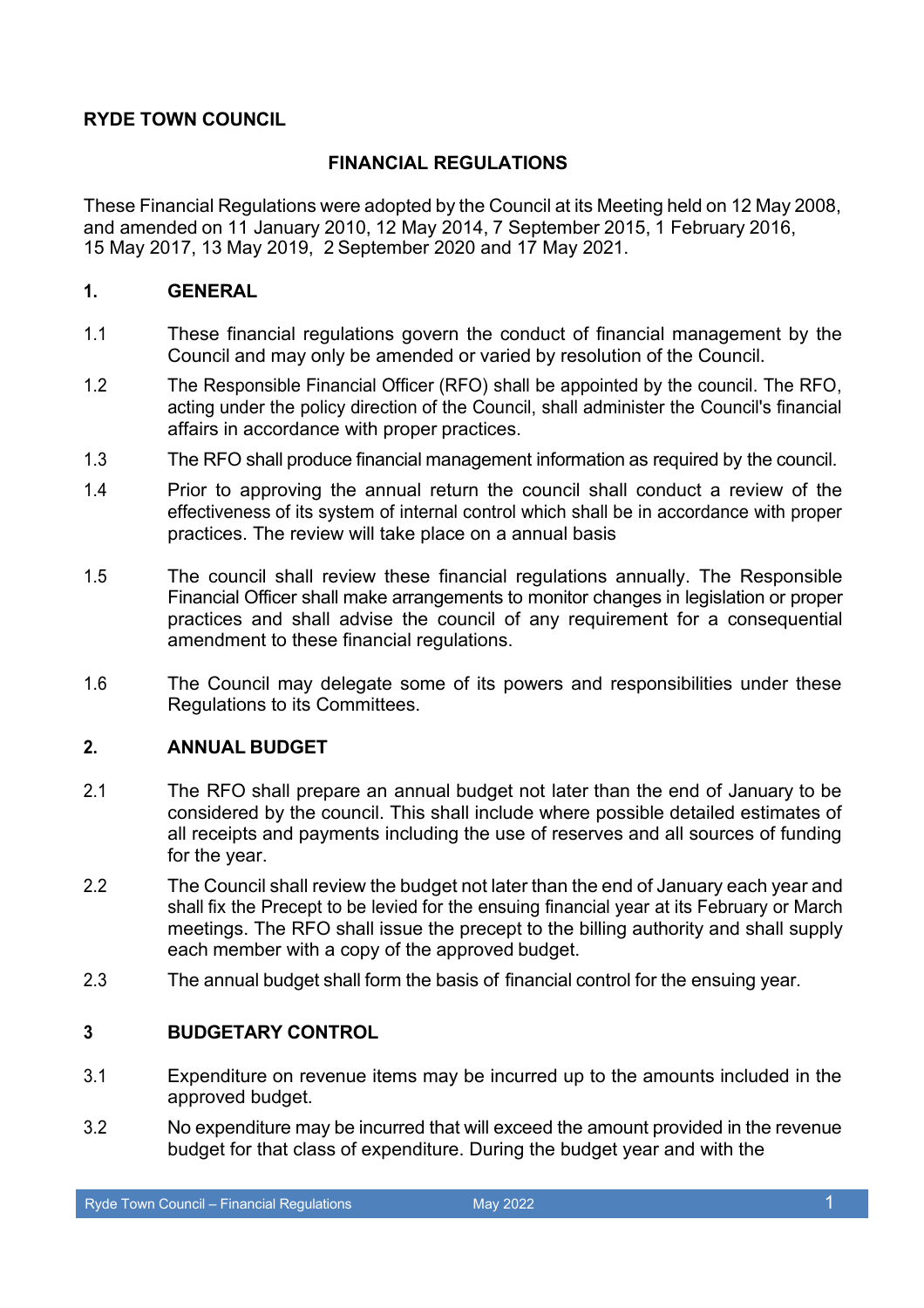approval of council having considered fully the implications for public services, unspent and available amounts may be moved to other budget headings or to an earmarked reserve as appropriate.

- 3.3 The RFO shall regularly provide the Council with a statement of receipts and payments to date under each head of the budgets, comparing actual expenditure to the appropriate date against that planned as shown in the budget. These statements are to be prepared (at least at the end of each financial quarter).
- 3.4 Unspent provisions in the revenue budget shall not be carried forward to a subsequent year unless placed in an earmarked reserve by resolution of the council.
- 3.5 No expenditure shall be incurred in relation to any capital project and no contract entered into or tender accepted involving capital expenditure unless the Council is satisfied that the necessary funds are available, or the requisite borrowing approval has been obtained.
- 3.6 All capital works shall be administered in accordance with the Council's standing orders and financial regulations relating to contracts.

## **4. ACCOUNTING AND AUDIT**

- 4.1 All accounting procedures and financial records of the Council shall be determined by the RFO in accordance with the Accounts and Audit Regulations 2003 or other statutory instrument which may supersede those regulations.
- 4.2 The RFO shall complete the annual financial statements of the Council, including the council's annual governance and accountability return (AGAR) return, as soon as practicable after the end of the financial year and in any case by the statutory date and shall submit them and report thereon to the Council.
	- The annual return is in four sections:
		- o The Annual Internal Audit report
		- o The Governance Statements
		- o The Accounting statements
		- o The External Auditor's Certificate and Opinion
- 4.3 The RFO shall ensure that there is adequate and effective system of internal audit of the Council's accounting, financial and other operations in accordance with proper practices (regulation 5 of the Accounts and Regulations 2003). Any officer or member of the Council shall, if the RFO or Internal Auditor requires, make available such documents of the Council which appear to the RFO or Internal Auditor to be necessary for the purpose of the internal audit and shall supply the RFO or Internal Auditor with such information and explanation as the RFO or Internal Auditor considers necessary for that purpose.
- 4.4 The Internal Auditor shall be appointed by and shall carry out the work required by the council in accordance with proper practices. The Internal Auditor shall be *competent* and *independent* of the operations of the Council, and the RFO shall report the Auditors findings to Council in writing, or in person, on a regular basis, with a minimum of one annual written report in respect of each financial year. In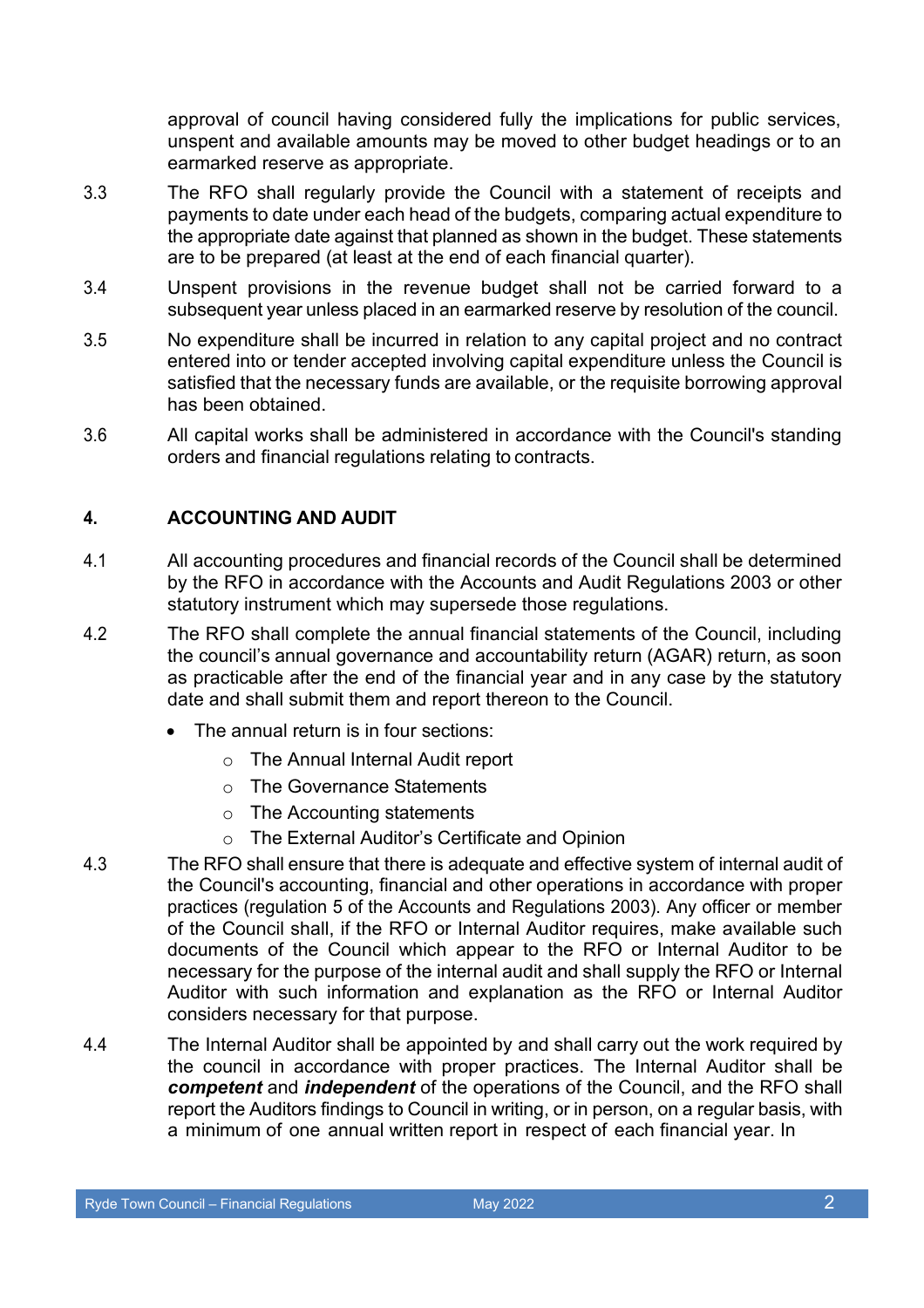order to demonstrate objectivity and independence, the internal auditor shall be free from any conflicts of interest and have no involvement in the financial decision making, management or control of the council.

- 4.5 The council shall consider and act on any items appearing in the internal audit report for the financial year just ended.
- 4.6 The council shall consider and act on any items appearing in the external audit report for the financial year just ended.
- 4.7 Sections 1 and 2 of the Annual Return shall be completed and approved by the council and signed and dated by the Chairman and the Clerk and the minute reference recorded.
- 4.8 The RFO shall make arrangements for the opportunity for public inspection of the accounts, books, and vouchers and for the display or publication of any Notices and statements of account required by Audit Commission Act 1998 and the Accounts and Audit Regulations.
- 4.9 The RFO shall, as soon as practicable, bring to the attention of all councillors any correspondence or report from the Internal or External Auditor, unless the correspondence is of a purely administrative nature.

### **5. BANKING ARRANGEMENTS AND CHEQUES**

- 5.1 The Council's banking arrangements, including the Bank Mandate, shall be made by the RFO, and approved by the Council. They shall be regularly reviewed for efficiency.
- 5.2 Cheques drawn on the bank account shall be signed by two signatories appointed by the Council. The signatories shall each also initial the cheque counterfoil. The authorised signatories shall be the Mayor and Deputy Mayor, Chair of Finance and Community Resources Committee, Chair of the Place and Neighbourhoods Committee, The Clerk and the RFO.
- 5.3 The RFO and the Clerk shall be a signatory for the Council's banking arrangements and the authorised persons to undertake payments by electronic transfer. In the event of the RFO being unavailable to make electronic payments, this will be undertaken by the Clerk.
- 5.4 The bank account held for Network Ryde shall appoint the RFO, Senior Youth Worker and the Chair of the Network Ryde Management sub-committee as signatories.
- 5.5 The Mayor's Charity account shall have appointed the current Mayor, Deputy Mayor, The Clerk and the RFO as signatories. These will be approved each year by the Council at its AGM.

## **6 PAYMENT OF ACCOUNTS**

6.1 Apart from petty cash, the normal method of payment of money due from the Council shall be by cheque / Bacs/ direct debit or other order drawn on the Council's bankers.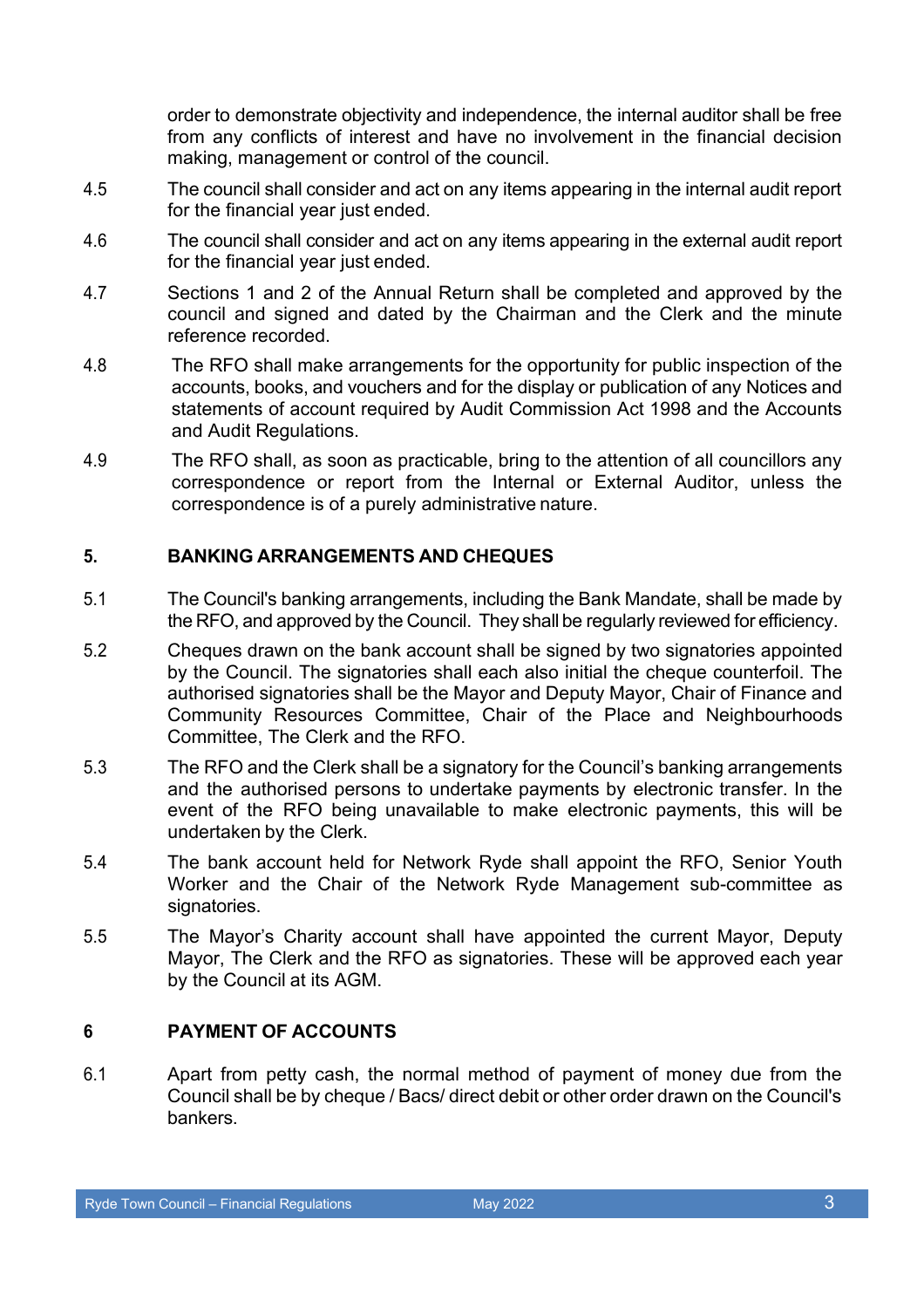- 6.2 The Clerk and/or RFO have delegated authority to settle any invoice due the Council. Before payment of accounts is made the Council's Officer responsible must be satisfied that the goods have been received or works undertaken, are in accordance with the specification, that the account is correctly made out and that the relevant expenditure has been properly incurred. A list of all payments made will be presented at the next Finance Committee meeting for noting.
- 6.3 The Council will maintain a cash float, transactions from which will be recorded by the Clerk and RFO and reported to the Finance Committee with the Annual Accounts. Cash payments made by staff will be refunded on a regular basis, at least quarterly.

## **7 PAYMENT OF SALARIES**

7.2

7.1 As an employer, the council shall make arrangements to meet fully the statutory requirements placed on all employers by PAYE and National Insurance legislation. It shall be the responsibility of the RFO to *oversee and* verify the payment of salaries and for such payment to be approved by the council.

Variation in hours to basic salary payments shall be agreed by the Clerk and certified payment made by arrangement through the RFO. Any significant changes to agreed hours or budget will be reported to the personnel panel.

- 7.3 The RFO should be notified of any excess in contractual hours and approval for payment for these should be sought from the Clerk.
- 7.4 Payments of monthly salary will be made online by our approved payroll provider on or near to the 15<sup>th</sup> of each calendar month. The RFO (or Clerk) shall approve all salary payments and release the funds for payment to payroll provider.

## **8 LOANS AND INVESTMENTS**

- 8.1 All loans and investments shall be negotiated by the RFO in the name of the Council and shall be for a set period in accordance with Council policy and should be reported to the council for approval.
- 8.2 All investments of money under the control of the Council shall be in the name of the Council.
- 8.3 All borrowings and application for borrowing approval shall be approved and be affected in the name of the Council. The terms and conditions of borrowings shall be reviewed at least annually.
- 8.4 All investment certificates and other documents relating thereto shall be retained in the custody of the RFO.

## **9 INCOME**

- 9.1 The collection of all sums due to the Council shall be the responsibility of and under the supervision of the RFO.
- 9.2 Particulars of all charges to be made for work done, services rendered or goods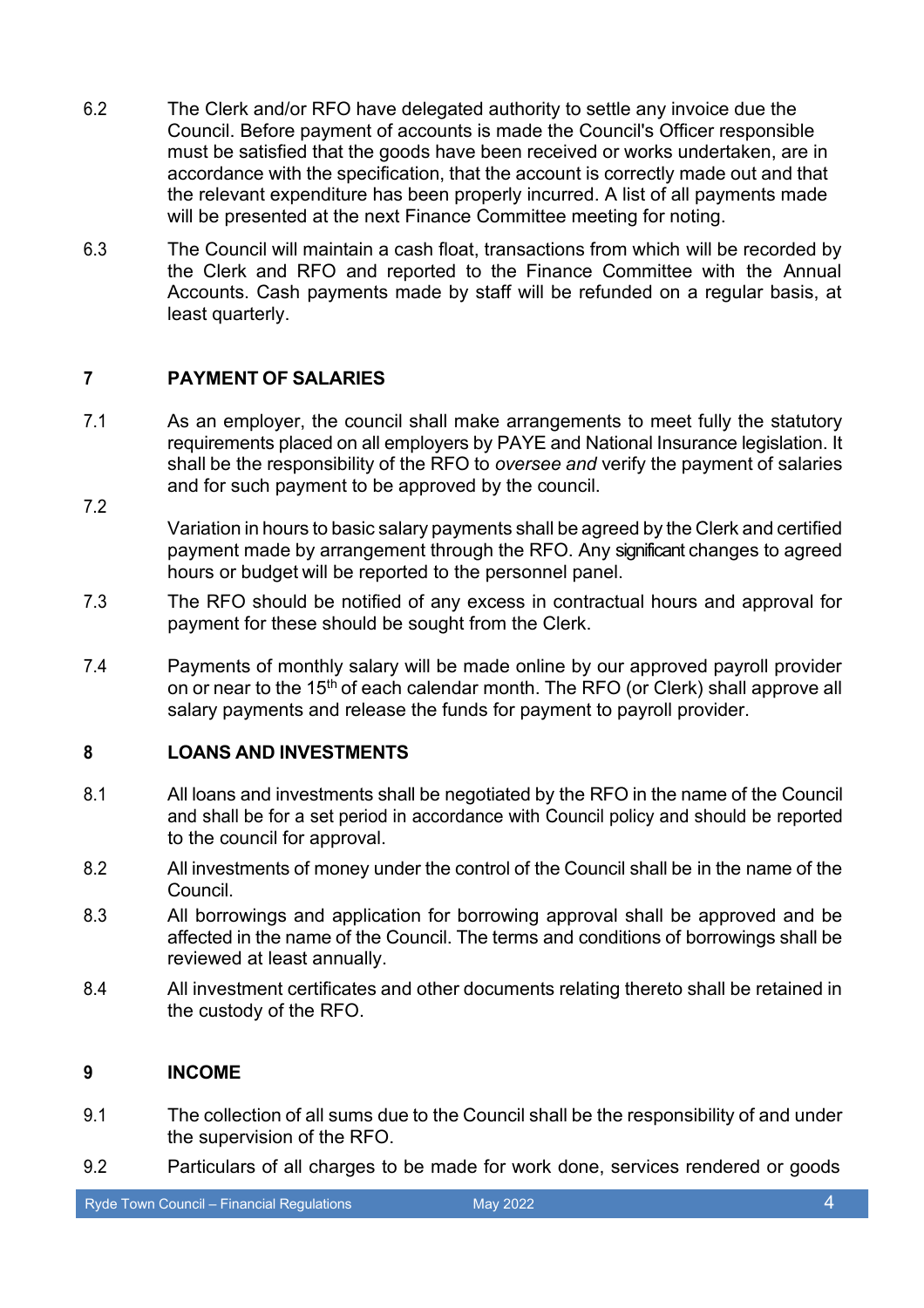supplied shall be agreed annually by the Council, notified to the RFO and the RFO shall be responsible for the collection of all accounts due to theCouncil.

- 9.3 The Council will review all fees and charges annually, following a report of the RFO.
- 9.4 Any sums found to be irrecoverable, and any bad debts shall be reported to the Council at the next meeting for consideration and appropriate action.
- 9.5 All sums received on behalf of the Council shall be banked intact within 1 month of receipt by the RFO.
- 9.6 The origin of each receipt shall be entered on the paying-in slip.
- 9.7 Personal cheques shall not be cashed out of money held on behalf of the Council.
- 9.8 The RFO shall promptly complete any VAT Return that is required. Any repayment claim due in accordance with VAT Act 1994 section 33 shall be made quarterly.

#### **10 CONTRACTS AND ORDERS FOR WORKS, GOODS ANDSERVICES**

- 10.1 Procedures to be followed for the procurement of goods, services and works are to be in accordance with the Councils **Contract and Procurement Standing Orders**.
- 10.2 Every contract shall comply with these financial regulations. No exceptions shall be made except for the exceptional circumstances detailed in the Contract and Procurement Standing Orders. In such cases a contract waiver form shall be completed for approval by Full Council. The regulations shall not apply to contracts which relate to the following items:
	- For the supply of gas, electricity, water, sewerage and telephoneservices.
	- For additional audit work of the external Auditor up to an estimated value of (£1000) (in excess of this sum the Clerk and RFO shall act after consultation with the Chairman and Vice Chairman of Council);
- 10.3 The Clerk to the Council, or appointed Officer authorised by Full Council, shall have delegated authority to procure and award goods, works or services to a maximum of **£25,000** per contract without prior approval of the Full Council, unless it is considered that the goods, works or services being procured are of a politically sensitive nature. In these circumstancesthe authority of the Full Council will be required.

#### **11. PAYMENTS UNDER CONTRACTS ORDERED UNDER SECTION 10**

- 11.1 Payments in accordance with the contract shall be made within the time specified in the contract by the RFO upon authorised certificates of the engineer, architect or other appointed consultant(s) engaged to supervise the contract in the case or works or services contracts, and upon the authority of the Clerk to the Council in the case of goods or supplies up to the value of authority stated in clause 10.3 above (subject to any percentage withholding as may be agreed in the particular contract).
- 11.2 Where contracts provide for payment by instalments the RFO shall maintain a record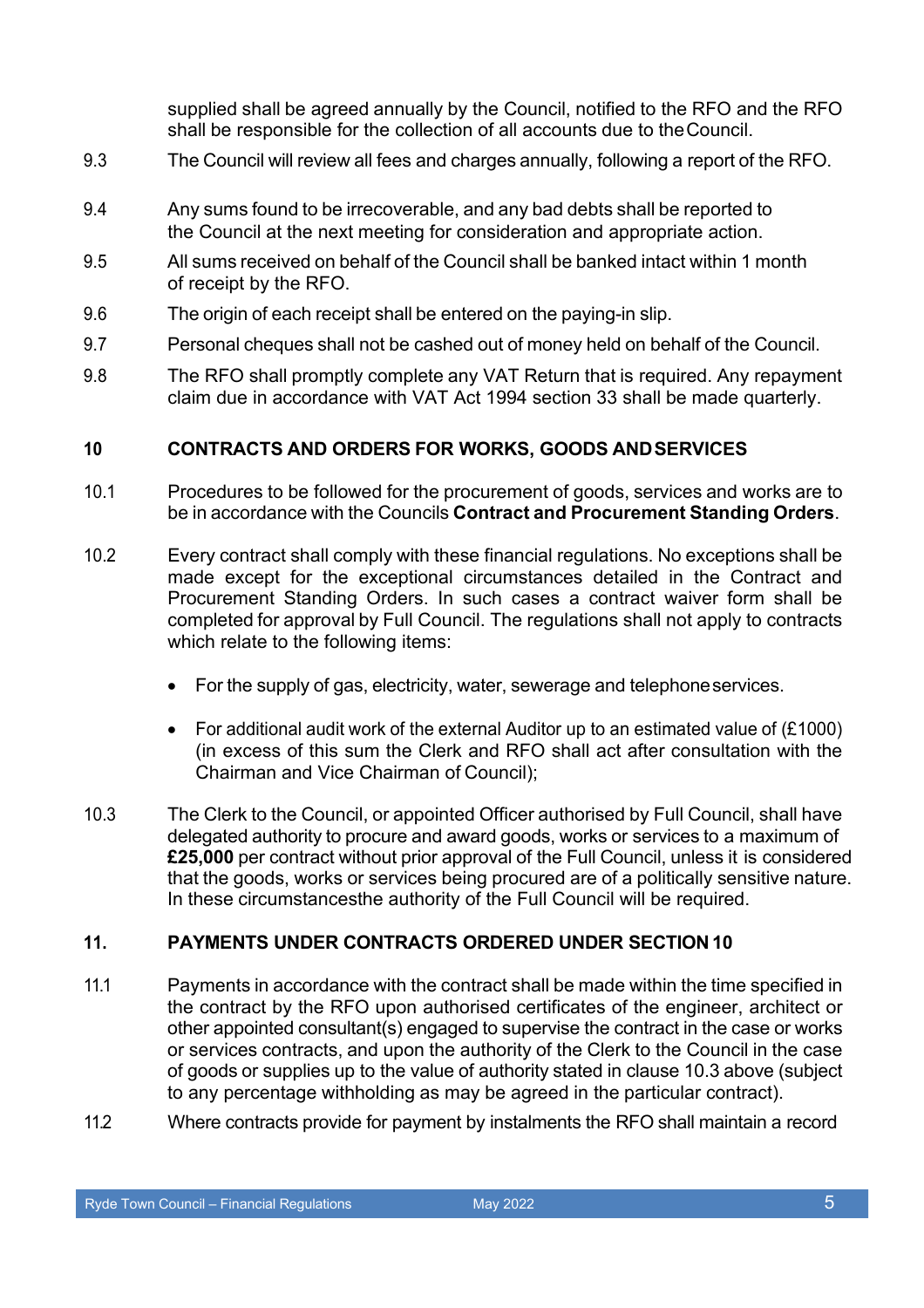of all such payments. In any case where it is estimated that the total cost of work carried out under a contract, excluding agreed variations, will exceed the contract sum by **5%** or more a report shall be submitted to the Council.

11.3 Notwithstanding the provisions of clause **11.2** to these financial regulations any variation to a contract or addition to or omission from a contract must first be approved by the Full Council and confirmed in writing to the Contractor by the Clerk, Full Council will also be informed where the final cost of a contract is likely to exceed the financial provision.

#### **12 ASSETS, PROPERTIES AND ESTATES**

- 12.1 The Clerk shall make appropriate arrangements for the custody of all title deeds of properties owned by the Council. The RFO shall ensure a record is maintained of all properties owned by the Council, recording the location, extent, plan, reference, purchase details, nature of the interest, tenancies granted, rents payable and purpose for which held in accordance with Accounts and Audit Regulations.
- 12.2 No property shall be sold, leased or otherwise disposed of without the authority of the Council, together with any other consents required by law, save where the estimated value of any one item of tangible movable property does not exceed £1000.
- 12.3 The RFO shall ensure that an appropriate and accurate Register of Assets and Investments is kept up to date. The continued existence of tangible assets shown in the Register shall be verified at least annually, possibly in conjunction with a health and safety inspection of assets.
- 12.4 The Town Council are required to publish information on Town Council land and Properties in accordance with the requirements of the Local Government Transparency Code 2015 (**Refer to Clause 15 below**)

#### **13 INSURANCE**

- 13.1 Following the annual risk assessment (per Financial Regulation 15), the RFO shall affect all insurances and negotiate all claims on the Council's insurers and shall keep a record of all insurances effected by the Council and the property and risks covered thereby and annually review it.
- 13.2 The RFO shall be notified of any loss liability or damage or of any event likely to lead to a claim and shall report these to Council at the next available meeting.
- 13.3 The Clerk shall give prompt notification to the RFO of all new risks, properties or vehicles which require to be insured and of any alterations affecting existing insurances.
- 13.4 The RFO shall keep a record of all insurances effected by the Council and the property and risks covered thereby and annually review it and report to council for approval.
- 13.5 All appropriate employees of the Council shall be included in a suitable fidelity guarantee insurance, which shall cover the maximum risk exposure as determined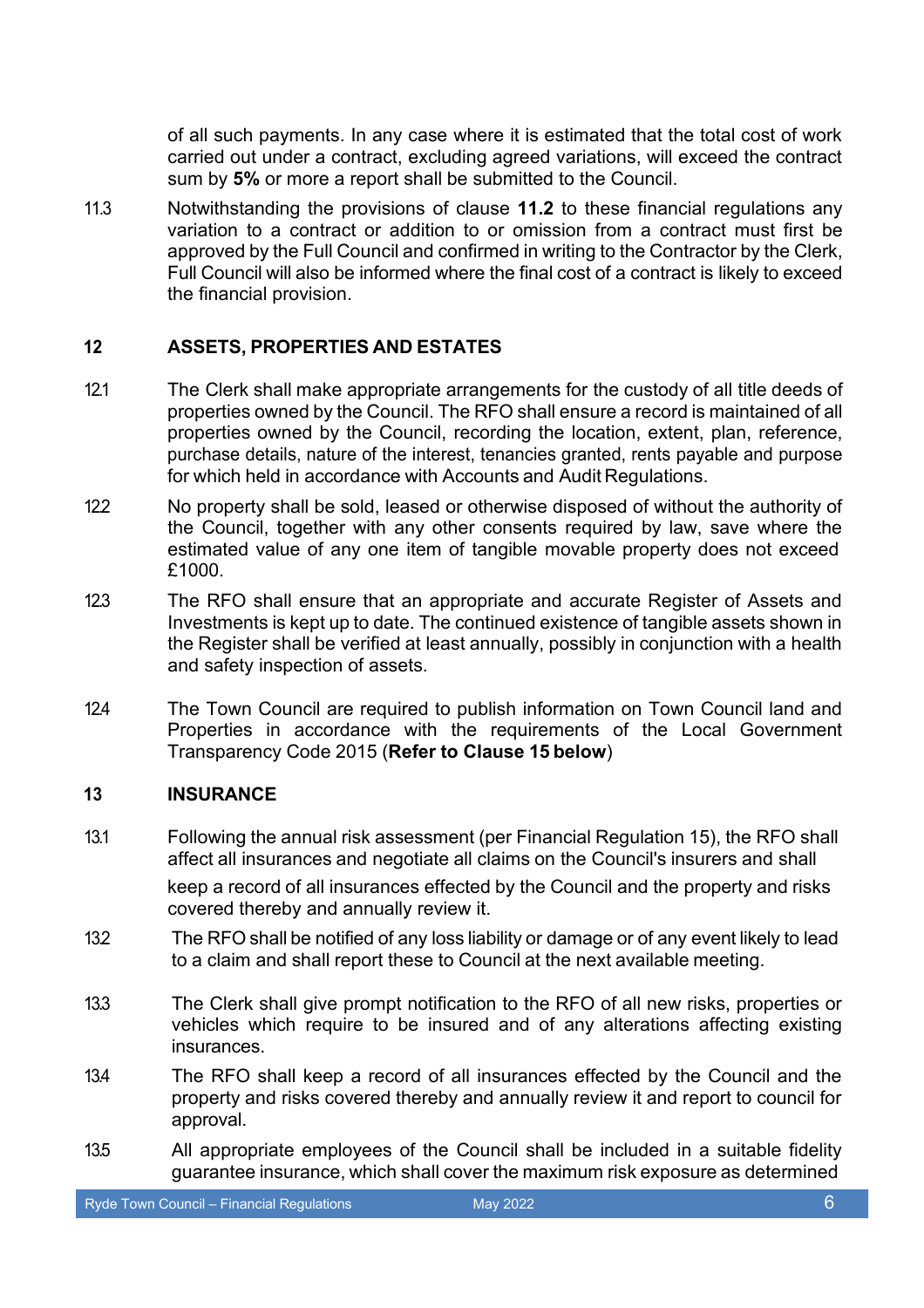by the Council.

## **14 RISK MANAGEMENT**

- 14.1 The council is responsible for putting in place arrangements for the management of risk. The *RFO* shall prepare, for approval by the council, risk management policy statements in respect of all activities of the council. Risk policy statements and consequential risk management arrangements shall be reviewed by the council at least annually.
- 14.2 When considering any new activity, the RFO shall prepare a draft risk assessment including risk management proposals for consideration and adoption by the council.

### **15 LOCAL GOVERNMENT TRANSPARENCY CODE 2015**

- 15.1 The Town Council shall act in accordance with the Local Government Transparency Code 2015 issued by the Secretary of State for Communities and Local Government in exercise of his powers under section 2 of the Local Government, Planning and Land Act 1980 ("the Act") to issue a Code of Recommended Practice (the Code) as to the publication of information by local authorities about the discharge of their functions and other matters which he considers to be related.
- 15.2 The Code does not replace or supersede the existing legal framework for access to and re-use of public sector information provided by the:
	- Freedom of Information Act 2000 (as amended by the Protection of Freedoms Act 2012)
	- Environmental Information Regulations 2004
	- Re-use of Public Sector Information Regulations 2005
	- Infrastructure for Spatial Information in the European Community (INSPIRE) Regulations 2009, and Sections 25 and 26 of the Local Audit and Accountability Act 2014 which provide rights for persons to inspect a local authority's accounting records andsupporting documentation, and to make copies of them.
- 15.2 The Town Council shall publish quarterly the following information:
	- Expenditure exceeding £500.
	- Procurement information
- 15.3 The data and information referred to above will be:
	- First published within a period of three months from the date on which the Council last published that data under the Local Government Transparency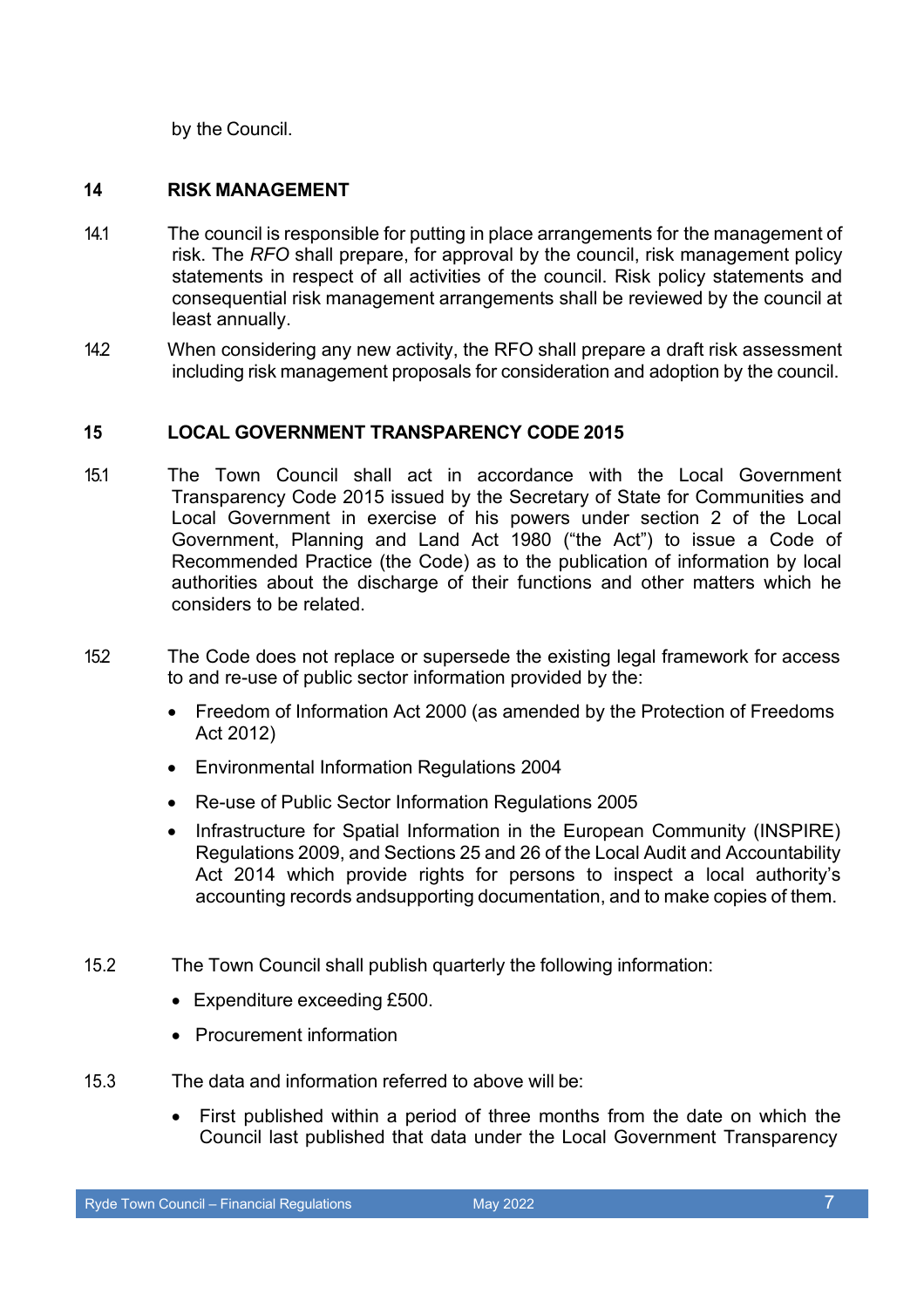Code 2014 and no later than one month after the quarter to which the data and information is applicable.

• Publish the data and information quarterly thereafter and on each occasion no later than one month after the quarter to which the data and information is applicable.

#### 15.4 **Information to be published Quarterly**

#### 15.4.1 **Expenditure exceeding £500**

The Town Council will publish details of each individual item of expenditure that exceeds £500. This includes items of expenditure consistent with Local Government Association guidance, and will include:

- Individual invoices
- Grant payments
- Expense payments
- Payments for goods and services
- Grants
- Grant in aid
- Rent
- Credit notes over £500, and
- Transactions with other public bodies.

For each individual item of expenditure, the following information will be published:

- Date the expenditure was incurred
- Local authority department which incurred the expenditure
- Beneficiary
- Summary of the purpose of the expenditure
- Amount
- Value Added Tax that cannot be recovered and merchant category (e.g. computers, software etc).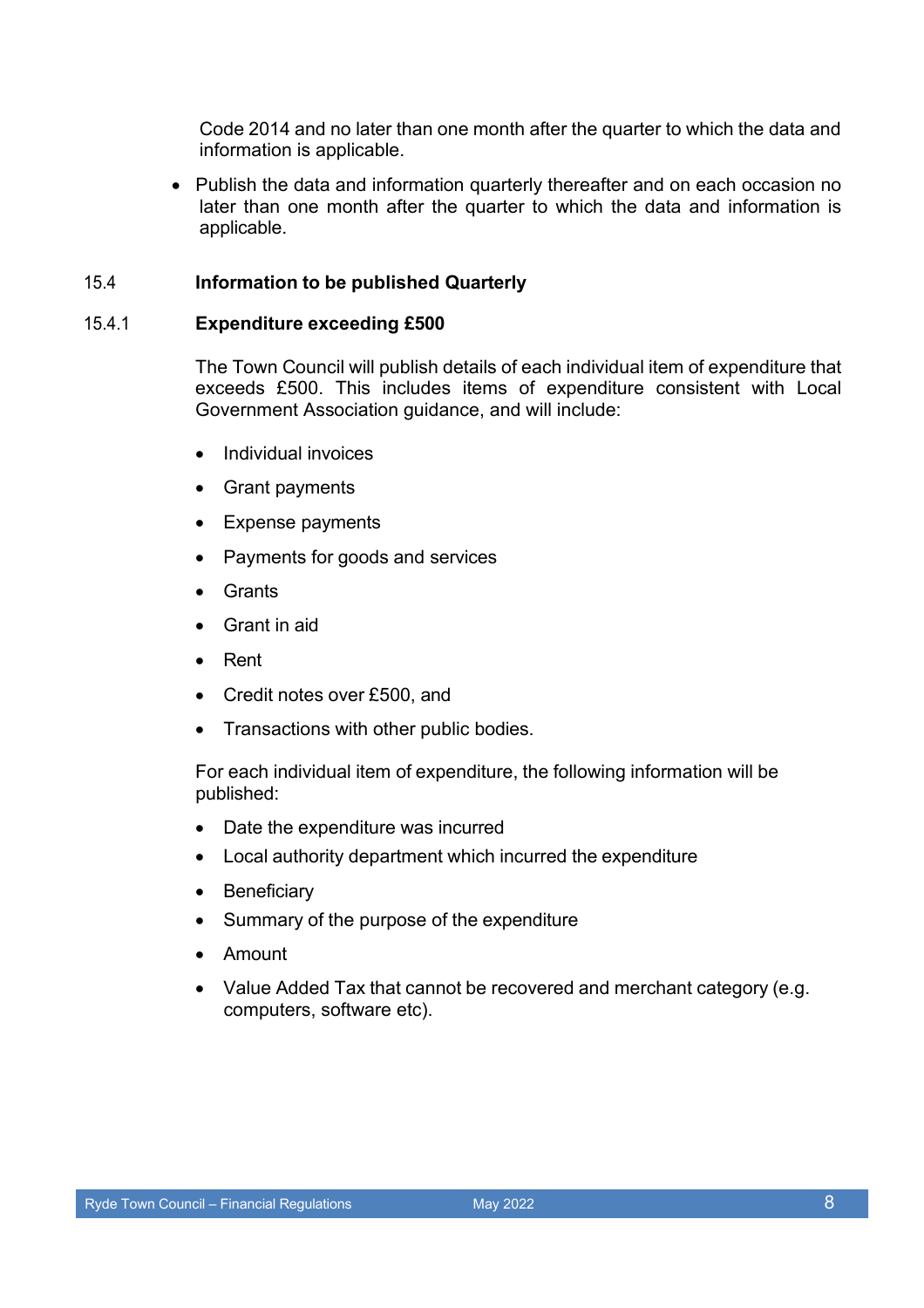**16. Procurement information (Refer also to the Councils Contract Standing Orders and Procurement Code of Practice)**

The Town Council will publish details of every invitation to tender / quote for contracts to provide goods and/or services with a value that exceeds £5,000. For each invitation, the following details will be published:

- Reference number
- Title
- Description of the goods and/or services sought
- Start, end and review dates

The Council will also publish details of any contract, commissioned activity, purchase order, framework agreement and any other legally enforceable agreement with a value that exceeds **£5,000**. For each contract, the following details will be published:

- Reference number
- Title of agreement
- Description of the goods and/or services being provided
- Supplier name and details
- Sum to be paid over the length of the contract or the estimated annual spending or budget for the contract
- Value Added Tax that cannot be recovered
- Start, end and review dates
- Whether or not the contract was the result of an invitation to quote or a published invitation to tender, and

Whether or not the supplier is a small or medium sized enterprise and/or a voluntary or community sector organisation and where it is, provide the relevant registration number.

#### **16.1 Information to be Published Annually.**

#### **Town Council Land and Properties**

The Council will publish details of all land and building assets including:

- All service and office properties occupied or controlled by user bodies, both freehold and leasehold
- Any properties occupied or run under Private Finance Initiative contracts
- All other properties they own or use, for example, hostels, laboratories,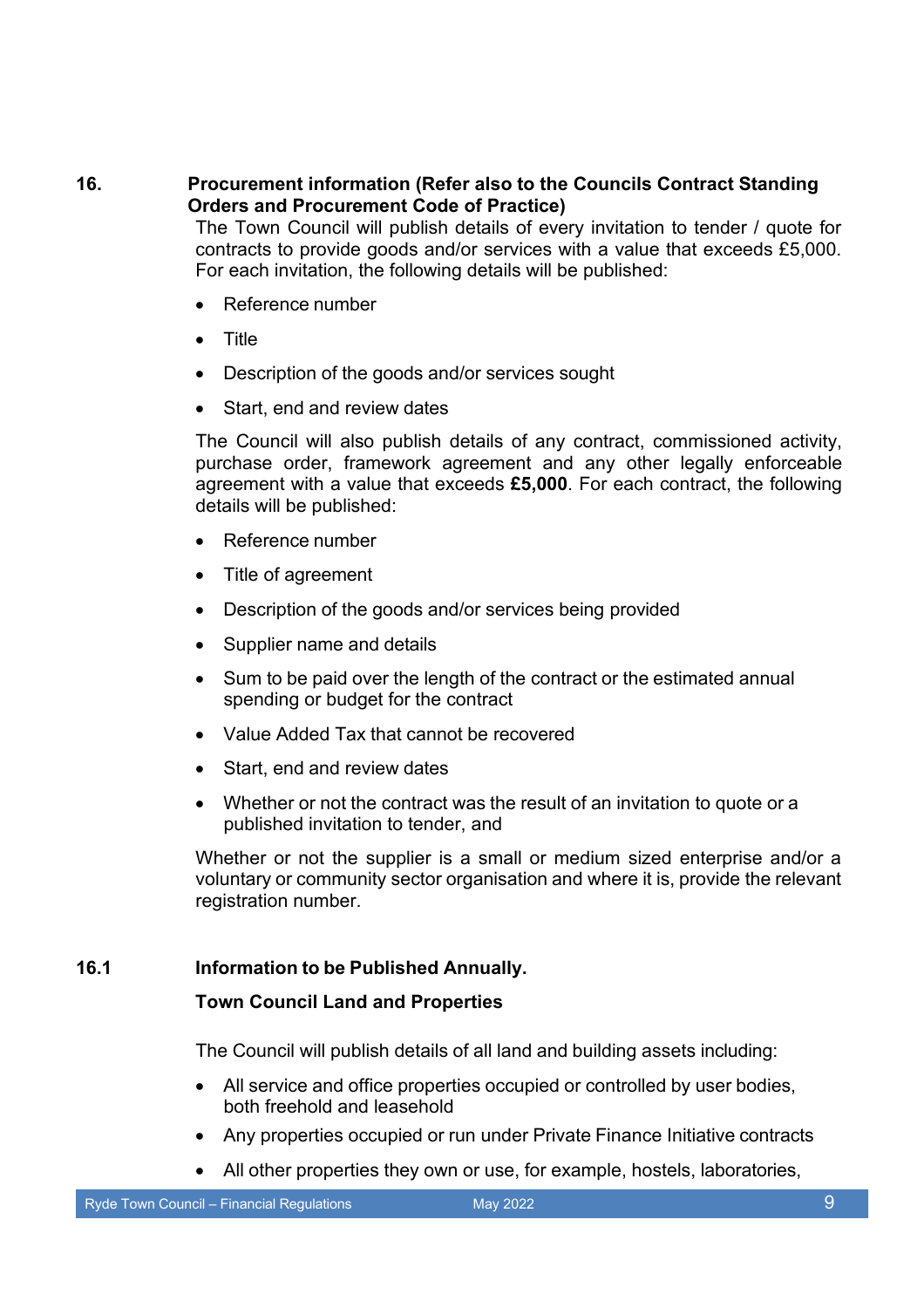investment properties and depots

- Garages unless rented as part of a housing tenancy agreement
- Surplus, sublet or vacant properties
- Undeveloped land
- Serviced or temporary offices where contractual or actual occupation exceeds three months, and
- All future commitments, for example under an agreement for lease, from when the contractual commitment is made.

Information about the following land and building assets are to be excluded from publication:

• Rent free properties provided by traders

The data and information in this Part will be:

First published within a period of one year from the date on which the Town Council last published that data under the Local Government Transparency Code 2014 and not later than one month after the year to which the data and information is applicable.

Published annually thereafter and on each occasion not later than one month after the year to which the data and information is applicable.

For each land or building asset, the following information must be published together in one place:

- Unique Property Reference Number
- Unique asset
- Name of the building/land or both
- Street name this is the postal road address
- Post town
- United Kingdom postcode
- Map reference

## **17. Grants to Voluntary, Community and Social Enterprise Organisations**

The Town Council will publish details of all grants to voluntary, community and social enterprise organisations. This will be achieved by either:

- Tagging and hence specifically identifying transactions which relate to voluntary, community and social enterprise organisations within published data on expenditure over £500 or published procurement information, or
- By publishing a separate list or register.